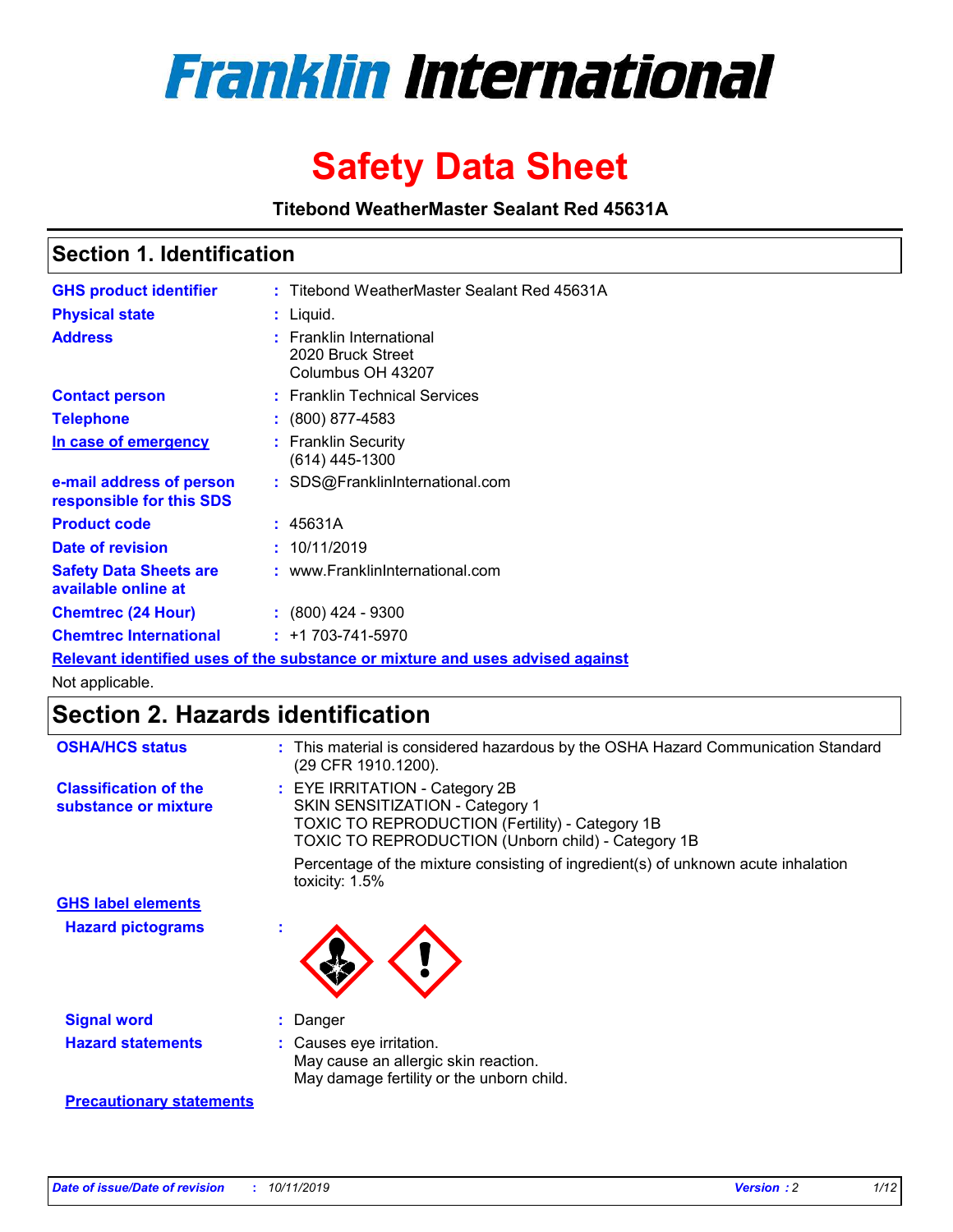### **Section 2. Hazards identification**

| <b>Prevention</b>                          | : Obtain special instructions before use. Do not handle until all safety precautions have<br>been read and understood. Wear protective gloves. Wear eye or face protection.<br>Wear protective clothing. Avoid breathing vapor. Wash hands thoroughly after handling.<br>Contaminated work clothing must not be allowed out of the workplace.                                                        |
|--------------------------------------------|------------------------------------------------------------------------------------------------------------------------------------------------------------------------------------------------------------------------------------------------------------------------------------------------------------------------------------------------------------------------------------------------------|
| <b>Response</b>                            | : IF exposed or concerned: Get medical attention. IF ON SKIN: Wash with plenty of<br>soap and water. Wash contaminated clothing before reuse. If skin irritation or rash<br>occurs: Get medical attention. IF IN EYES: Rinse cautiously with water for several<br>minutes. Remove contact lenses, if present and easy to do. Continue rinsing. If eye<br>irritation persists: Get medical attention. |
| <b>Storage</b>                             | : Store locked up.                                                                                                                                                                                                                                                                                                                                                                                   |
| <b>Disposal</b>                            | : Dispose of contents and container in accordance with all local, regional, national and<br>international regulations.                                                                                                                                                                                                                                                                               |
| <b>Hazards not otherwise</b><br>classified | : Product generates methanol during cure.                                                                                                                                                                                                                                                                                                                                                            |
|                                            |                                                                                                                                                                                                                                                                                                                                                                                                      |

### **Section 3. Composition/information on ingredients**

| <b>Substance/mixture</b><br>Mixture                  |                   |                     |
|------------------------------------------------------|-------------------|---------------------|
| Ingredient name                                      | $\frac{9}{6}$     | <b>CAS number</b>   |
| 3-aminopropyltriethoxysilane<br>Dibutyltin dilaurate | l≤3<br>$\leq 0.3$ | 919-30-2<br>77-58-7 |

Any concentration shown as a range is to protect confidentiality or is due to batch variation.

**There are no additional ingredients present which, within the current knowledge of the supplier and in the concentrations applicable, are classified as hazardous to health or the environment and hence require reporting in this section.**

**Occupational exposure limits, if available, are listed in Section 8.**

### **Section 4. First aid measures**

| <b>Description of necessary first aid measures</b> |                                                                                                                                                                                                                                                                                                                                                                                                                                                                                                                                                                                                                                                                                                                                                                           |  |  |  |
|----------------------------------------------------|---------------------------------------------------------------------------------------------------------------------------------------------------------------------------------------------------------------------------------------------------------------------------------------------------------------------------------------------------------------------------------------------------------------------------------------------------------------------------------------------------------------------------------------------------------------------------------------------------------------------------------------------------------------------------------------------------------------------------------------------------------------------------|--|--|--|
| <b>Eye contact</b>                                 | : Immediately flush eyes with plenty of water, occasionally lifting the upper and lower<br>eyelids. Check for and remove any contact lenses. Continue to rinse for at least 10<br>minutes. If irritation persists, get medical attention.                                                                                                                                                                                                                                                                                                                                                                                                                                                                                                                                 |  |  |  |
| <b>Inhalation</b>                                  | : Remove victim to fresh air and keep at rest in a position comfortable for breathing. If<br>not breathing, if breathing is irregular or if respiratory arrest occurs, provide artificial<br>respiration or oxygen by trained personnel. It may be dangerous to the person providing<br>aid to give mouth-to-mouth resuscitation. Get medical attention. If unconscious, place<br>in recovery position and get medical attention immediately. Maintain an open airway.<br>Loosen tight clothing such as a collar, tie, belt or waistband. In case of inhalation of<br>decomposition products in a fire, symptoms may be delayed. The exposed person may<br>need to be kept under medical surveillance for 48 hours.                                                       |  |  |  |
| <b>Skin contact</b>                                | : Wash with plenty of soap and water. Remove contaminated clothing and shoes. Wash<br>contaminated clothing thoroughly with water before removing it, or wear gloves.<br>Continue to rinse for at least 10 minutes. Get medical attention. In the event of any<br>complaints or symptoms, avoid further exposure. Wash clothing before reuse. Clean<br>shoes thoroughly before reuse.                                                                                                                                                                                                                                                                                                                                                                                     |  |  |  |
| <b>Ingestion</b>                                   | : Wash out mouth with water. Remove dentures if any. Remove victim to fresh air and<br>keep at rest in a position comfortable for breathing. If material has been swallowed and<br>the exposed person is conscious, give small quantities of water to drink. Stop if the<br>exposed person feels sick as vomiting may be dangerous. Do not induce vomiting<br>unless directed to do so by medical personnel. If vomiting occurs, the head should be<br>kept low so that vomit does not enter the lungs. Get medical attention. Never give<br>anything by mouth to an unconscious person. If unconscious, place in recovery position<br>and get medical attention immediately. Maintain an open airway. Loosen tight clothing<br>such as a collar, tie, belt or waistband. |  |  |  |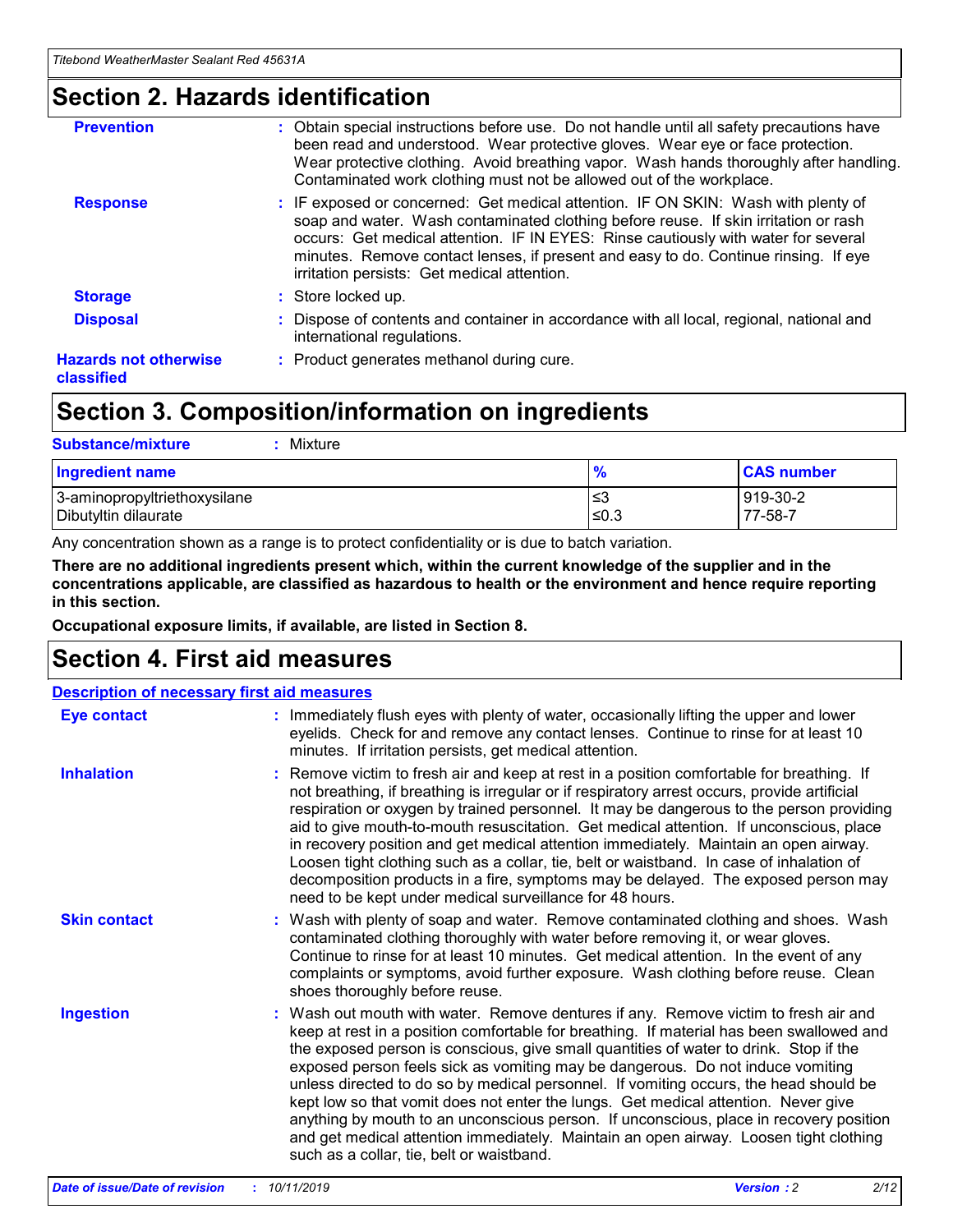## **Section 4. First aid measures**

| Most important symptoms/effects, acute and delayed |  |                                                                                                                                                                                                                                                                                                                                                                                                                 |  |
|----------------------------------------------------|--|-----------------------------------------------------------------------------------------------------------------------------------------------------------------------------------------------------------------------------------------------------------------------------------------------------------------------------------------------------------------------------------------------------------------|--|
| <b>Potential acute health effects</b>              |  |                                                                                                                                                                                                                                                                                                                                                                                                                 |  |
| <b>Eye contact</b>                                 |  | : May cause eye irritation.                                                                                                                                                                                                                                                                                                                                                                                     |  |
| <b>Inhalation</b>                                  |  | : No known significant effects or critical hazards.                                                                                                                                                                                                                                                                                                                                                             |  |
| <b>Skin contact</b>                                |  | : May cause skin irritation.                                                                                                                                                                                                                                                                                                                                                                                    |  |
| <b>Ingestion</b>                                   |  | : No known significant effects or critical hazards.                                                                                                                                                                                                                                                                                                                                                             |  |
| Over-exposure signs/symptoms                       |  |                                                                                                                                                                                                                                                                                                                                                                                                                 |  |
| <b>Eye contact</b>                                 |  | : Adverse symptoms may include the following:<br>irritation<br>watering<br>redness                                                                                                                                                                                                                                                                                                                              |  |
| <b>Inhalation</b>                                  |  | : Adverse symptoms may include the following:<br>reduced fetal weight<br>increase in fetal deaths<br>skeletal malformations                                                                                                                                                                                                                                                                                     |  |
| <b>Skin contact</b>                                |  | : Adverse symptoms may include the following:<br>irritation<br>redness<br>reduced fetal weight<br>increase in fetal deaths<br>skeletal malformations                                                                                                                                                                                                                                                            |  |
| <b>Ingestion</b>                                   |  | : Adverse symptoms may include the following:<br>reduced fetal weight<br>increase in fetal deaths<br>skeletal malformations                                                                                                                                                                                                                                                                                     |  |
|                                                    |  | <b>Indication of immediate medical attention and special treatment needed, if necessary</b>                                                                                                                                                                                                                                                                                                                     |  |
| <b>Notes to physician</b>                          |  | : In case of inhalation of decomposition products in a fire, symptoms may be delayed.<br>The exposed person may need to be kept under medical surveillance for 48 hours.                                                                                                                                                                                                                                        |  |
| <b>Specific treatments</b>                         |  | : No specific treatment.                                                                                                                                                                                                                                                                                                                                                                                        |  |
| <b>Protection of first-aiders</b>                  |  | : No action shall be taken involving any personal risk or without suitable training. If it is<br>suspected that fumes are still present, the rescuer should wear an appropriate mask or<br>self-contained breathing apparatus. It may be dangerous to the person providing aid to<br>give mouth-to-mouth resuscitation. Wash contaminated clothing thoroughly with water<br>before removing it, or wear gloves. |  |

**See toxicological information (Section 11)**

### **Section 5. Fire-fighting measures**

| <b>Extinguishing media</b>                             |                                                                                                                                                                                                     |
|--------------------------------------------------------|-----------------------------------------------------------------------------------------------------------------------------------------------------------------------------------------------------|
| <b>Suitable extinguishing</b><br>media                 | : Use an extinguishing agent suitable for the surrounding fire.                                                                                                                                     |
| <b>Unsuitable extinguishing</b><br>media               | : None known.                                                                                                                                                                                       |
| <b>Specific hazards arising</b><br>from the chemical   | : In a fire or if heated, a pressure increase will occur and the container may burst.                                                                                                               |
| <b>Hazardous thermal</b><br>decomposition products     | : Decomposition products may include the following materials:<br>carbon dioxide<br>carbon monoxide<br>nitrogen oxides<br>metal oxide/oxides                                                         |
| <b>Special protective actions</b><br>for fire-fighters | : Promptly isolate the scene by removing all persons from the vicinity of the incident if<br>there is a fire. No action shall be taken involving any personal risk or without suitable<br>training. |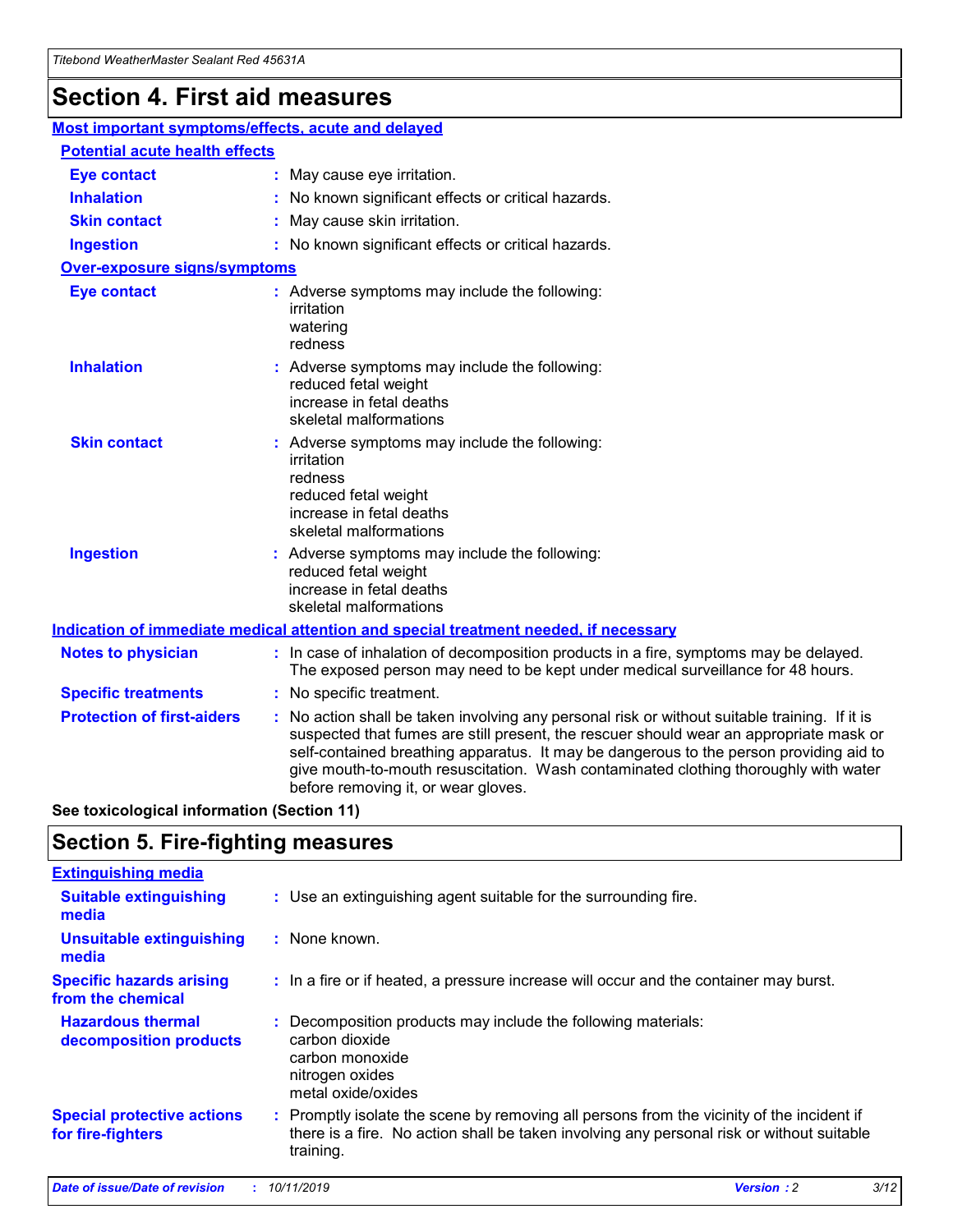### **Section 5. Fire-fighting measures**

**Special protective equipment for fire-fighters** Fire-fighters should wear appropriate protective equipment and self-contained breathing **:** apparatus (SCBA) with a full face-piece operated in positive pressure mode.

### **Section 6. Accidental release measures**

#### **Personal precautions, protective equipment and emergency procedures**

| For non-emergency<br>personnel                               | : No action shall be taken involving any personal risk or without suitable training.<br>Evacuate surrounding areas. Keep unnecessary and unprotected personnel from<br>entering. Do not touch or walk through spilled material. Avoid breathing vapor or mist.<br>Provide adequate ventilation. Wear appropriate respirator when ventilation is<br>inadequate. Put on appropriate personal protective equipment.                                                                                                                                                                                                                                                                                             |
|--------------------------------------------------------------|--------------------------------------------------------------------------------------------------------------------------------------------------------------------------------------------------------------------------------------------------------------------------------------------------------------------------------------------------------------------------------------------------------------------------------------------------------------------------------------------------------------------------------------------------------------------------------------------------------------------------------------------------------------------------------------------------------------|
|                                                              | For emergency responders : If specialized clothing is required to deal with the spillage, take note of any information in<br>Section 8 on suitable and unsuitable materials. See also the information in "For non-<br>emergency personnel".                                                                                                                                                                                                                                                                                                                                                                                                                                                                  |
| <b>Environmental precautions</b>                             | : Avoid dispersal of spilled material and runoff and contact with soil, waterways, drains<br>and sewers. Inform the relevant authorities if the product has caused environmental<br>pollution (sewers, waterways, soil or air).                                                                                                                                                                                                                                                                                                                                                                                                                                                                              |
| <b>Methods and materials for containment and cleaning up</b> |                                                                                                                                                                                                                                                                                                                                                                                                                                                                                                                                                                                                                                                                                                              |
| <b>Small spill</b>                                           | : Stop leak if without risk. Move containers from spill area. Dilute with water and mop up<br>if water-soluble. Alternatively, or if water-insoluble, absorb with an inert dry material and<br>place in an appropriate waste disposal container. Dispose of via a licensed waste<br>disposal contractor.                                                                                                                                                                                                                                                                                                                                                                                                     |
| <b>Large spill</b>                                           | : Stop leak if without risk. Move containers from spill area. Approach release from<br>upwind. Prevent entry into sewers, water courses, basements or confined areas. Wash<br>spillages into an effluent treatment plant or proceed as follows. Contain and collect<br>spillage with non-combustible, absorbent material e.g. sand, earth, vermiculite or<br>diatomaceous earth and place in container for disposal according to local regulations<br>(see Section 13). Dispose of via a licensed waste disposal contractor. Contaminated<br>absorbent material may pose the same hazard as the spilled product. Note: see<br>Section 1 for emergency contact information and Section 13 for waste disposal. |

### **Section 7. Handling and storage**

| <b>Precautions for safe handling</b>                                             |                                                                                                                                                                                                                                                                                                                                                                                                                                                                                                                                                                                                                                                                                                                                                                                                                                                  |
|----------------------------------------------------------------------------------|--------------------------------------------------------------------------------------------------------------------------------------------------------------------------------------------------------------------------------------------------------------------------------------------------------------------------------------------------------------------------------------------------------------------------------------------------------------------------------------------------------------------------------------------------------------------------------------------------------------------------------------------------------------------------------------------------------------------------------------------------------------------------------------------------------------------------------------------------|
| <b>Protective measures</b>                                                       | : Put on appropriate personal protective equipment (see Section 8). Persons with a<br>history of skin sensitization problems should not be employed in any process in which<br>this product is used. Avoid exposure - obtain special instructions before use. Avoid<br>exposure during pregnancy. Do not handle until all safety precautions have been read<br>and understood. Do not get in eyes or on skin or clothing. Do not ingest. Avoid<br>breathing vapor or mist. If during normal use the material presents a respiratory hazard,<br>use only with adequate ventilation or wear appropriate respirator. Keep in the original<br>container or an approved alternative made from a compatible material, kept tightly<br>closed when not in use. Empty containers retain product residue and can be hazardous.<br>Do not reuse container. |
| <b>Advice on general</b><br>occupational hygiene                                 | : Eating, drinking and smoking should be prohibited in areas where this material is<br>handled, stored and processed. Workers should wash hands and face before eating,<br>drinking and smoking. Remove contaminated clothing and protective equipment before<br>entering eating areas. See also Section 8 for additional information on hygiene<br>measures.                                                                                                                                                                                                                                                                                                                                                                                                                                                                                    |
| <b>Conditions for safe storage,</b><br>including any<br><b>incompatibilities</b> | Store between the following temperatures: 0 to $120^{\circ}$ C (32 to $248^{\circ}$ F). Store in<br>accordance with local regulations. Store in original container protected from direct<br>sunlight in a dry, cool and well-ventilated area, away from incompatible materials (see<br>Section 10) and food and drink. Store locked up. Keep container tightly closed and<br>sealed until ready for use. Containers that have been opened must be carefully<br>resealed and kept upright to prevent leakage. Do not store in unlabeled containers.<br>Use appropriate containment to avoid environmental contamination. See Section 10 for<br>incompatible materials before handling or use.                                                                                                                                                     |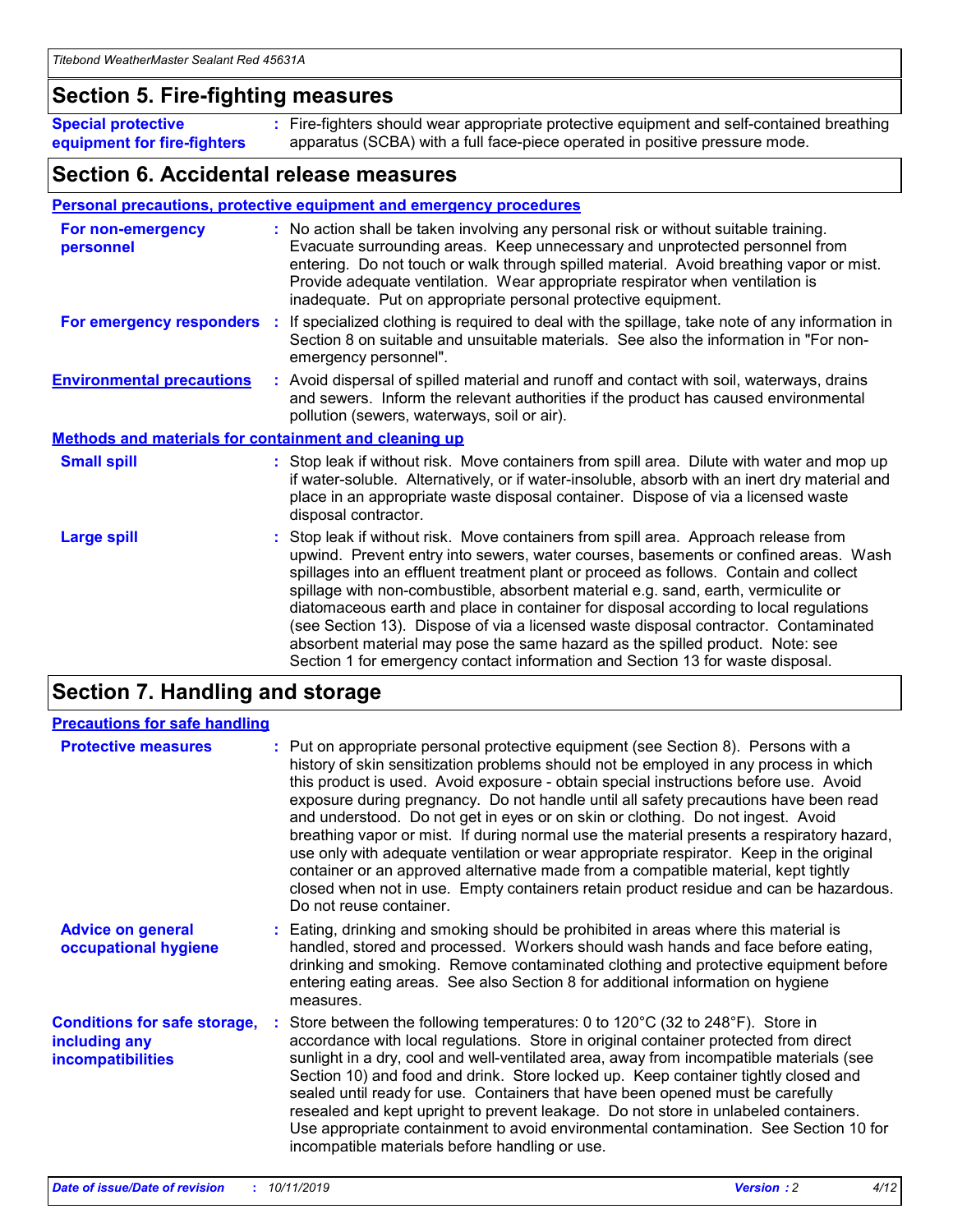## **Section 8. Exposure controls/personal protection**

#### **Control parameters**

#### **Occupational exposure limits**

| <b>Ingredient name</b>                               |    |                        | <b>Exposure limits</b>                                                                                                                                                                                                                                                                                                                                                                                                                                                                                                                                                                                                 |
|------------------------------------------------------|----|------------------------|------------------------------------------------------------------------------------------------------------------------------------------------------------------------------------------------------------------------------------------------------------------------------------------------------------------------------------------------------------------------------------------------------------------------------------------------------------------------------------------------------------------------------------------------------------------------------------------------------------------------|
| 3-aminopropyltriethoxysilane<br>Dibutyltin dilaurate |    |                        | None.<br>ACGIH TLV (United States, 3/2019). Absorbed through skin.<br>Notes: as Sn<br>TWA: $0.1 \text{ mg/m}^3$ , (as Sn) 8 hours.<br>STEL: 0.2 mg/m <sup>3</sup> , (as Sn) 15 minutes.<br>NIOSH REL (United States, 10/2016). Absorbed through skin.<br>Notes: as Sn<br>TWA: 0.1 mg/m <sup>3</sup> , (as Sn) 10 hours.<br>OSHA PEL (United States, 5/2018). Notes: as Sn<br>TWA: $0.1 \text{ mg/m}^3$ , (as Sn) 8 hours.<br>OSHA PEL 1989 (United States, 3/1989). Absorbed through skin.<br>Notes: measured as Sn<br>TWA: 0.1 mg/m <sup>3</sup> , (measured as Sn) 8 hours. Form: Organic                            |
| <b>Appropriate engineering</b><br>controls           |    |                        | : If user operations generate dust, fumes, gas, vapor or mist, use process enclosures,<br>local exhaust ventilation or other engineering controls to keep worker exposure to<br>airborne contaminants below any recommended or statutory limits.                                                                                                                                                                                                                                                                                                                                                                       |
| <b>Environmental exposure</b><br>controls            |    |                        | Emissions from ventilation or work process equipment should be checked to ensure<br>they comply with the requirements of environmental protection legislation. In some<br>cases, fume scrubbers, filters or engineering modifications to the process equipment<br>will be necessary to reduce emissions to acceptable levels.                                                                                                                                                                                                                                                                                          |
| <b>Individual protection measures</b>                |    |                        |                                                                                                                                                                                                                                                                                                                                                                                                                                                                                                                                                                                                                        |
| <b>Hygiene measures</b>                              |    |                        | : Wash hands, forearms and face thoroughly after handling chemical products, before<br>eating, smoking and using the lavatory and at the end of the working period.<br>Appropriate techniques should be used to remove potentially contaminated clothing.<br>Contaminated work clothing should not be allowed out of the workplace. Wash<br>contaminated clothing before reusing. Ensure that eyewash stations and safety<br>showers are close to the workstation location.                                                                                                                                            |
| <b>Eye/face protection</b>                           |    |                        | : Safety eyewear complying with an approved standard should be used when a risk<br>assessment indicates this is necessary to avoid exposure to liquid splashes, mists,<br>gases or dusts. If contact is possible, the following protection should be worn, unless<br>the assessment indicates a higher degree of protection: chemical splash goggles.                                                                                                                                                                                                                                                                  |
| <b>Skin protection</b>                               |    |                        |                                                                                                                                                                                                                                                                                                                                                                                                                                                                                                                                                                                                                        |
| <b>Hand protection</b>                               |    |                        | : Chemical-resistant, impervious gloves complying with an approved standard should be<br>worn at all times when handling chemical products if a risk assessment indicates this is<br>necessary. Considering the parameters specified by the glove manufacturer, check<br>during use that the gloves are still retaining their protective properties. It should be<br>noted that the time to breakthrough for any glove material may be different for different<br>glove manufacturers. In the case of mixtures, consisting of several substances, the<br>protection time of the gloves cannot be accurately estimated. |
| <b>Body protection</b>                               |    | handling this product. | Personal protective equipment for the body should be selected based on the task being<br>performed and the risks involved and should be approved by a specialist before                                                                                                                                                                                                                                                                                                                                                                                                                                                |
| <b>Other skin protection</b>                         |    |                        | : Appropriate footwear and any additional skin protection measures should be selected<br>based on the task being performed and the risks involved and should be approved by a<br>specialist before handling this product.                                                                                                                                                                                                                                                                                                                                                                                              |
| <b>Respiratory protection</b>                        | ÷. | aspects of use.        | Based on the hazard and potential for exposure, select a respirator that meets the<br>appropriate standard or certification. Respirators must be used according to a<br>respiratory protection program to ensure proper fitting, training, and other important                                                                                                                                                                                                                                                                                                                                                         |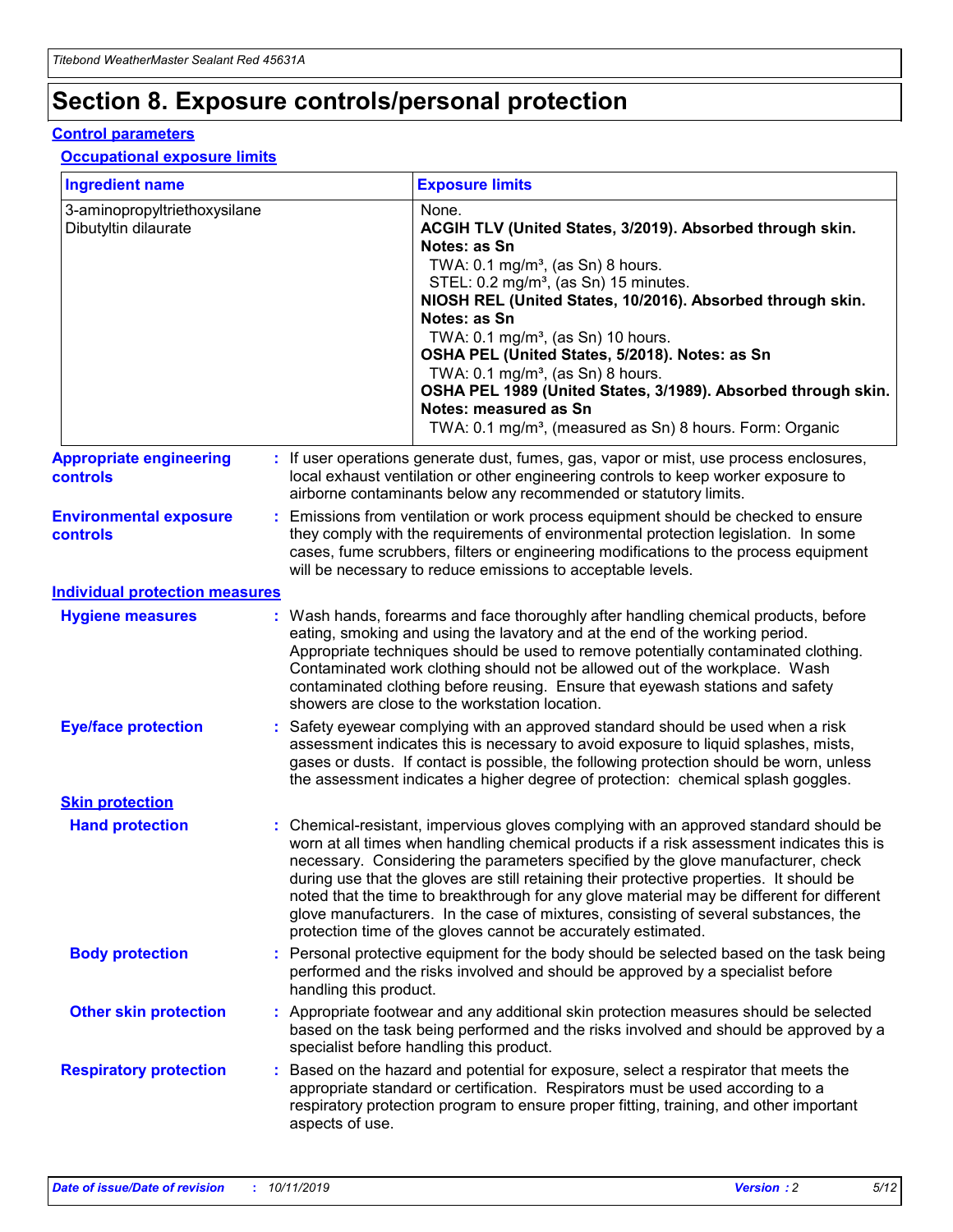### **Section 9. Physical and chemical properties**

#### **Appearance**

| <b>Physical state</b>                             | : Liquid. [Paste.]                                              |
|---------------------------------------------------|-----------------------------------------------------------------|
| <b>Color</b>                                      | $:$ Red.                                                        |
| Odor                                              | : None [Slight]                                                 |
| <b>Odor threshold</b>                             | $:$ Not available.                                              |
| рH                                                | : Not applicable.                                               |
| <b>Melting point</b>                              | : Not available.                                                |
| <b>Boiling point</b>                              | : $>100^{\circ}$ C ( $>212^{\circ}$ F)                          |
| <b>Flash point</b>                                | Closed cup: >200°C (>392°F) [Setaflash.]                        |
| <b>Evaporation rate</b>                           | $:$ <1 (butyl acetate = 1)                                      |
| <b>Flammability (solid, gas)</b>                  | : Not available.                                                |
| Lower and upper explosive<br>(flammable) limits   | : Not available.                                                |
| <b>VOC (less water, less)</b><br>exempt solvents) | : 0 g/l                                                         |
| <b>Volatility</b>                                 | $: 0\%$ (w/w)                                                   |
| <b>Vapor density</b>                              | : Not available.                                                |
| <b>Relative density</b>                           | : 1.4329                                                        |
| <b>Solubility</b>                                 | Insoluble in the following materials: cold water and hot water. |
| <b>Solubility in water</b>                        | : Not available.                                                |
| <b>Partition coefficient: n-</b><br>octanol/water | $:$ Not available.                                              |
| <b>Auto-ignition temperature</b>                  | : Not available.                                                |
|                                                   |                                                                 |
| <b>Decomposition temperature</b>                  | : Not available.                                                |

### **Section 10. Stability and reactivity**

| <b>Reactivity</b>                            | : No specific test data related to reactivity available for this product or its ingredients.            |
|----------------------------------------------|---------------------------------------------------------------------------------------------------------|
| <b>Chemical stability</b>                    | : The product is stable.                                                                                |
| <b>Possibility of hazardous</b><br>reactions | : Under normal conditions of storage and use, hazardous reactions will not occur.                       |
| <b>Conditions to avoid</b>                   | : No specific data.                                                                                     |
| <b>Incompatible materials</b>                | : No specific data.                                                                                     |
| <b>Hazardous decomposition</b><br>products   | Under normal conditions of storage and use, hazardous decomposition products should<br>not be produced. |

## **Section 11. Toxicological information**

### **Information on toxicological effects**

#### **Acute toxicity**

| <b>Product/ingredient name</b> | <b>Result</b>           | <b>Species</b> | <b>Dose</b>                | <b>Exposure</b> |
|--------------------------------|-------------------------|----------------|----------------------------|-----------------|
| 3-aminopropyltriethoxysilane   | <b>ILD50 Dermal</b>     | Rabbit         | 4.29 g/kg                  |                 |
| Dibutyltin dilaurate           | ILD50 Oral<br>LD50 Oral | Rat<br>Rat     | $1.57$ g/kg<br>175 $mg/kg$ |                 |
|                                |                         |                |                            |                 |

**Irritation/Corrosion**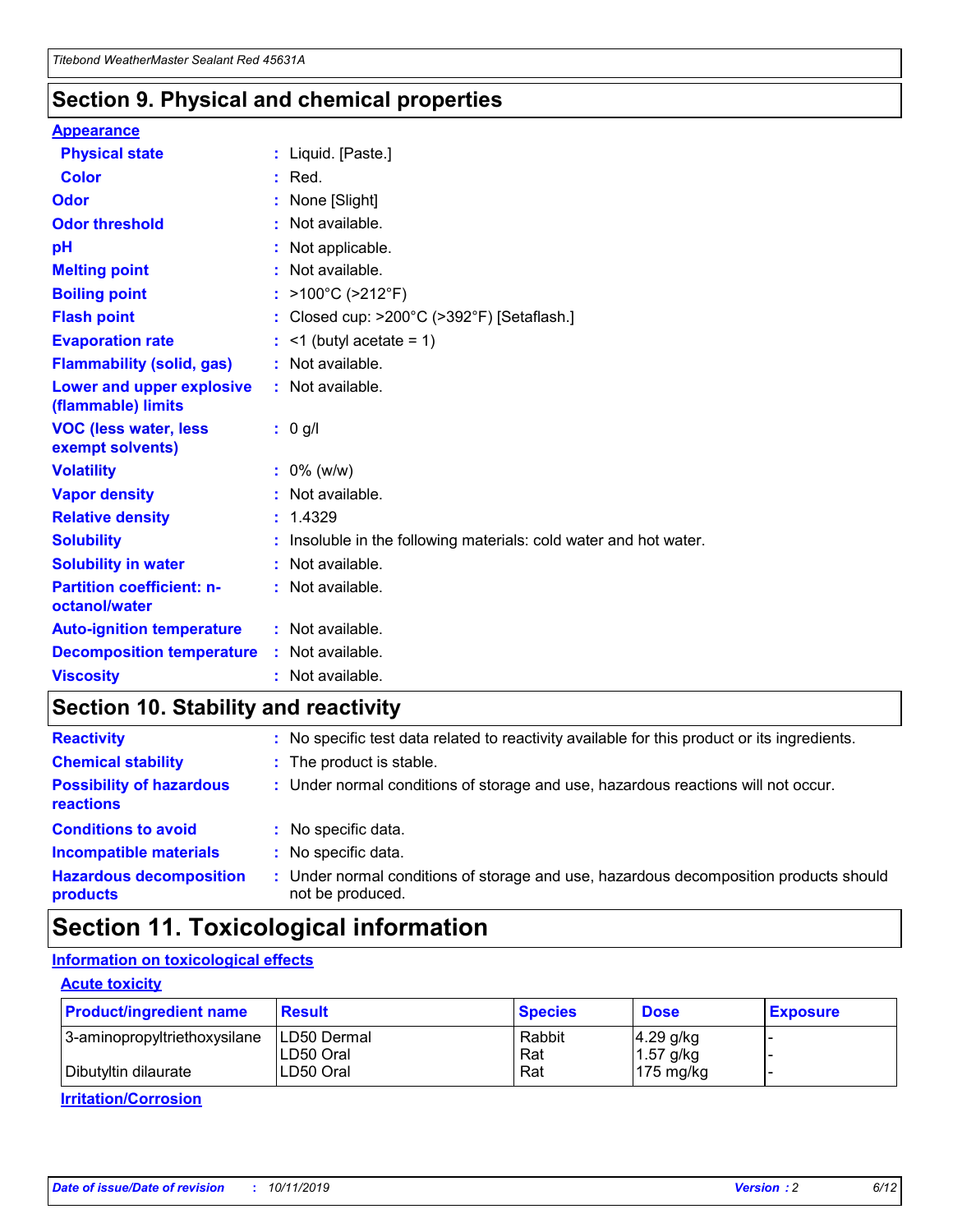## **Section 11. Toxicological information**

| <b>Product/ingredient name</b> | <b>Result</b>                 | <b>Species</b> | <b>Score</b> | <b>Exposure</b>    | <b>Observation</b> |
|--------------------------------|-------------------------------|----------------|--------------|--------------------|--------------------|
| 3-aminopropyltriethoxysilane   | Eyes - Mild irritant          | Rabbit         |              | $100 \text{ mg}$   |                    |
|                                | Eyes - Severe irritant        | Rabbit         |              | 24 hours 750       |                    |
|                                |                               |                |              | ug                 |                    |
|                                | <b>Skin - Severe irritant</b> | Rabbit         |              | 24 hours 5         | -                  |
| Dibutyltin dilaurate           | Eyes - Moderate irritant      | Rabbit         |              | mq<br>24 hours 100 |                    |
|                                |                               |                |              | mg                 |                    |
|                                | Skin - Severe irritant        | Rabbit         |              | 500 mg             |                    |

#### **Sensitization**

Not available.

#### **Mutagenicity**

Not available.

#### **Carcinogenicity**

Not available.

#### **Reproductive toxicity**

Not available.

#### **Teratogenicity**

Not available.

#### **Specific target organ toxicity (single exposure)**

Not available.

#### **Specific target organ toxicity (repeated exposure)**

| <b>Name</b>                                                                  |                                                                                                                             | <b>Category</b> | <b>Route of</b><br>exposure  | <b>Target organs</b> |
|------------------------------------------------------------------------------|-----------------------------------------------------------------------------------------------------------------------------|-----------------|------------------------------|----------------------|
| Dibutyltin dilaurate                                                         |                                                                                                                             | Category 1      | $\qquad \qquad \blacksquare$ | respiratory system   |
| <b>Aspiration hazard</b><br>Not available.                                   |                                                                                                                             |                 |                              |                      |
| <b>Information on the likely</b><br>routes of exposure                       | : Not available.                                                                                                            |                 |                              |                      |
| <b>Potential acute health effects</b>                                        |                                                                                                                             |                 |                              |                      |
| <b>Eye contact</b>                                                           | : May cause eye irritation.                                                                                                 |                 |                              |                      |
| <b>Inhalation</b>                                                            | : No known significant effects or critical hazards.                                                                         |                 |                              |                      |
| <b>Skin contact</b>                                                          | : May cause skin irritation.                                                                                                |                 |                              |                      |
| <b>Ingestion</b>                                                             | : No known significant effects or critical hazards.                                                                         |                 |                              |                      |
| Symptoms related to the physical, chemical and toxicological characteristics |                                                                                                                             |                 |                              |                      |
| <b>Eye contact</b>                                                           | : Adverse symptoms may include the following:<br>irritation<br>watering<br>redness                                          |                 |                              |                      |
| <b>Inhalation</b>                                                            | : Adverse symptoms may include the following:<br>reduced fetal weight<br>increase in fetal deaths<br>skeletal malformations |                 |                              |                      |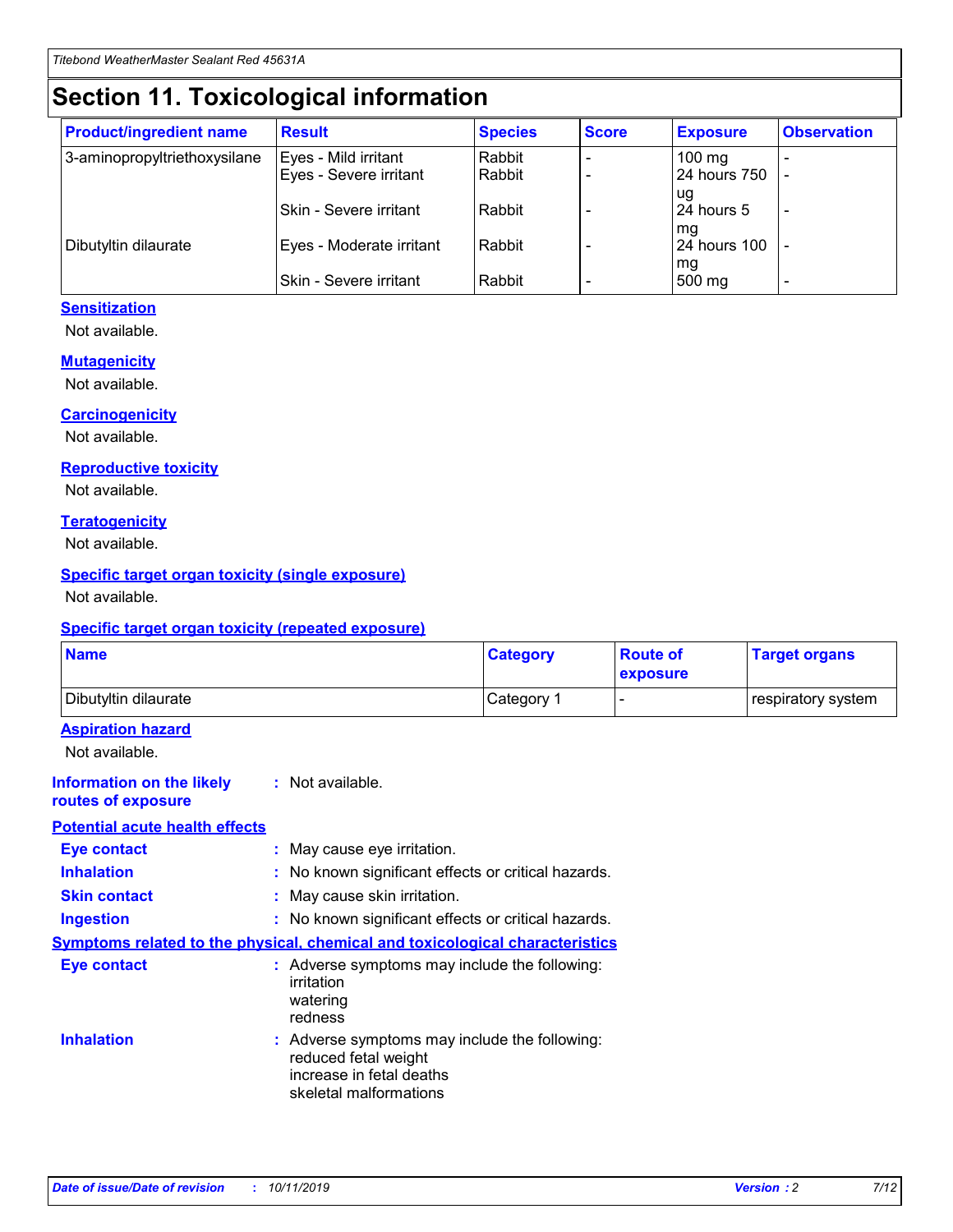## **Section 11. Toxicological information**

| <b>Skin contact</b>                     | : Adverse symptoms may include the following:<br>irritation<br>redness<br>reduced fetal weight<br>increase in fetal deaths<br>skeletal malformations |
|-----------------------------------------|------------------------------------------------------------------------------------------------------------------------------------------------------|
| <b>Ingestion</b>                        | : Adverse symptoms may include the following:<br>reduced fetal weight<br>increase in fetal deaths<br>skeletal malformations                          |
|                                         | Delayed and immediate effects and also chronic effects from short and long term exposure                                                             |
| <b>Short term exposure</b>              |                                                                                                                                                      |
| <b>Potential immediate</b><br>effects   | : Not available.                                                                                                                                     |
| <b>Potential delayed effects</b>        | : Not available.                                                                                                                                     |
| <b>Long term exposure</b>               |                                                                                                                                                      |
| <b>Potential immediate</b><br>effects   | : Not available.                                                                                                                                     |
| <b>Potential delayed effects</b>        | : Not available.                                                                                                                                     |
| <b>Potential chronic health effects</b> |                                                                                                                                                      |
| Not available.                          |                                                                                                                                                      |
| <b>General</b>                          | : Once sensitized, a severe allergic reaction may occur when subsequently exposed to<br>very low levels.                                             |
| <b>Carcinogenicity</b>                  | : No known significant effects or critical hazards.                                                                                                  |
| <b>Mutagenicity</b>                     | No known significant effects or critical hazards.                                                                                                    |
| <b>Teratogenicity</b>                   | May damage the unborn child.                                                                                                                         |
| <b>Developmental effects</b>            | No known significant effects or critical hazards.                                                                                                    |
| <b>Fertility effects</b>                | : May damage fertility.                                                                                                                              |
| <b>Numerical measures of toxicity</b>   |                                                                                                                                                      |
| <b>Acute toxicity estimates</b>         |                                                                                                                                                      |
|                                         |                                                                                                                                                      |

Not available.

## **Section 12. Ecological information**

#### **Toxicity**

| <b>Product/ingredient name</b> | <b>Result</b>                     | <b>Species</b>                       | <b>Exposure</b> |
|--------------------------------|-----------------------------------|--------------------------------------|-----------------|
| Dibutyltin dilaurate           | Chronic EC10 > 2 mg/l Fresh water | Algae - Scenedesmus<br>I subspicatus | l 96 hours      |

### **Persistence and degradability**

| <b>Product/ingredient name</b> | <b>Test</b>                                                                    | <b>Result</b>  |                   | <b>Dose</b> | <b>Inoculum</b>         |
|--------------------------------|--------------------------------------------------------------------------------|----------------|-------------------|-------------|-------------------------|
| Dibutyltin dilaurate           | OECD 301F<br>Ready<br>Biodegradability -<br>Manometric<br>Respirometry<br>Test | 23 % - 28 days |                   |             |                         |
| <b>Product/ingredient name</b> | <b>Aquatic half-life</b>                                                       |                | <b>Photolysis</b> |             | <b>Biodegradability</b> |
| Dibutyltin dilaurate           |                                                                                |                |                   |             | Inherent                |

### **Bioaccumulative potential**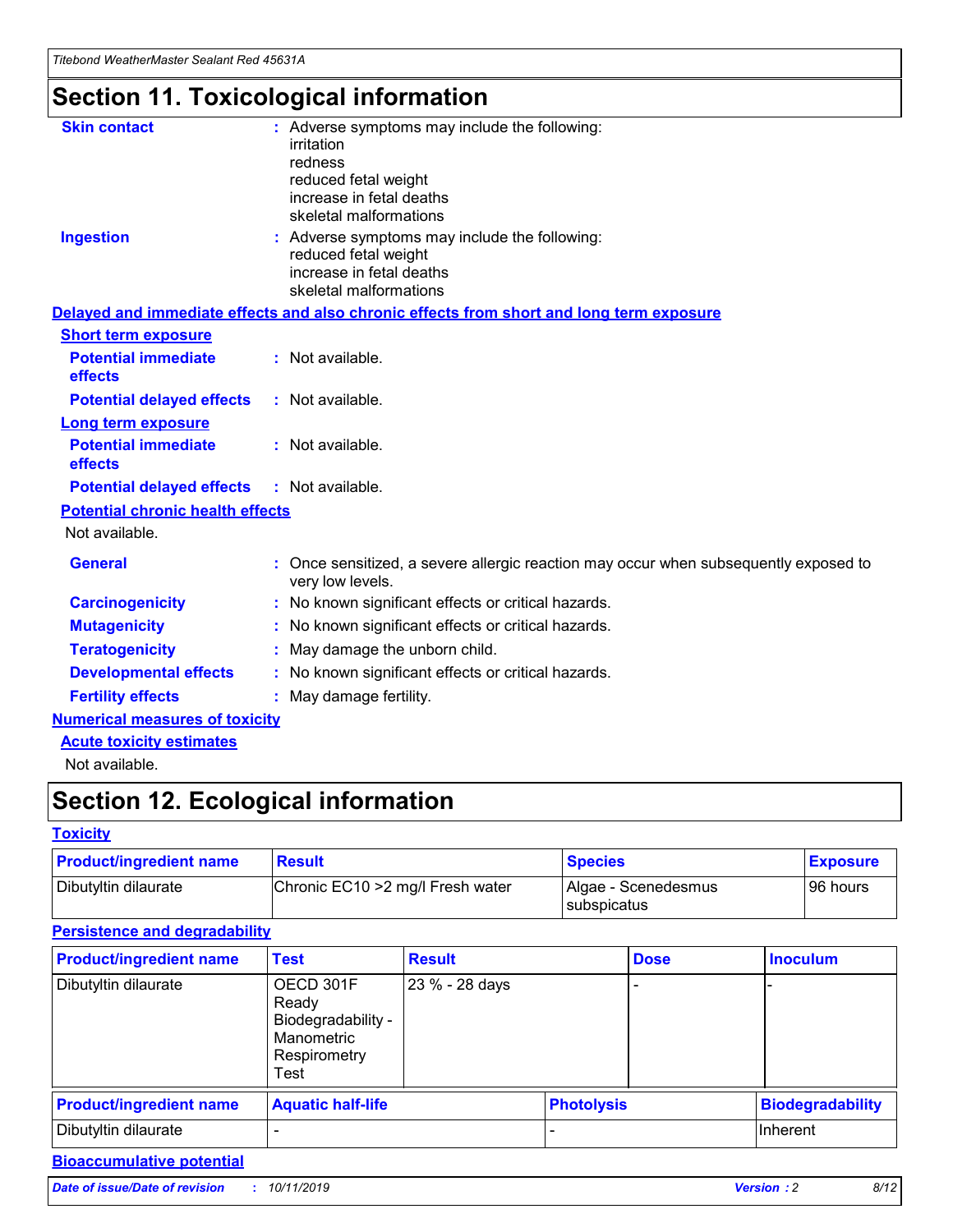## **Section 12. Ecological information**

| <b>Product/ingredient name</b> | $LoaPow$ | <b>BCF</b> | <b>Potential</b> |
|--------------------------------|----------|------------|------------------|
| 3-aminopropyltriethoxysilane   | 1.7      | 3.4        | low              |
| Dibutyltin dilaurate           | 4.44     | 2.91       | low              |

#### **Mobility in soil**

| <b>Soil/water partition</b><br>coefficient (K <sub>oc</sub> ) | : Not available.                                    |
|---------------------------------------------------------------|-----------------------------------------------------|
| <b>Other adverse effects</b>                                  | : No known significant effects or critical hazards. |

### **Section 13. Disposal considerations**

**Disposal methods :**

The generation of waste should be avoided or minimized wherever possible. Disposal of this product, solutions and any by-products should at all times comply with the requirements of environmental protection and waste disposal legislation and any regional local authority requirements. Dispose of surplus and non-recyclable products via a licensed waste disposal contractor. Waste should not be disposed of untreated to the sewer unless fully compliant with the requirements of all authorities with jurisdiction. Waste packaging should be recycled. Incineration or landfill should only be considered when recycling is not feasible. This material and its container must be disposed of in a safe way. Care should be taken when handling emptied containers that have not been cleaned or rinsed out. Empty containers or liners may retain some product residues. Avoid dispersal of spilled material and runoff and contact with soil, waterways, drains and sewers.

## **Section 14. Transport information**

|                                      | <b>DOT</b><br><b>Classification</b> | <b>TDG</b><br><b>Classification</b> | <b>Mexico</b><br><b>Classification</b> | <b>ADR/RID</b>           | <b>IMDG</b>              | <b>IATA</b>              |
|--------------------------------------|-------------------------------------|-------------------------------------|----------------------------------------|--------------------------|--------------------------|--------------------------|
| <b>UN number</b>                     | Not regulated.                      | Not regulated.                      | Not regulated.                         | Not regulated.           | Not regulated.           | Not regulated.           |
| <b>UN proper</b><br>shipping name    | $\qquad \qquad \blacksquare$        |                                     |                                        |                          |                          |                          |
| <b>Transport</b><br>hazard class(es) | $\blacksquare$                      | $\blacksquare$                      | $\blacksquare$                         | $\overline{\phantom{a}}$ | $\blacksquare$           | $\blacksquare$           |
| <b>Packing group</b>                 | $\overline{\phantom{a}}$            | $\overline{\phantom{0}}$            | $\qquad \qquad \blacksquare$           | -                        | $\overline{\phantom{0}}$ | $\overline{\phantom{a}}$ |
| <b>Environmental</b><br>hazards      | No.                                 | No.                                 | No.                                    | No.                      | No.                      | No.                      |

## **Section 15. Regulatory information**

#### **U.S. Federal regulations**

#### **SARA 302/304**

#### **Composition/information on ingredients**

No products were found.

**SARA 304 RQ :** Not applicable.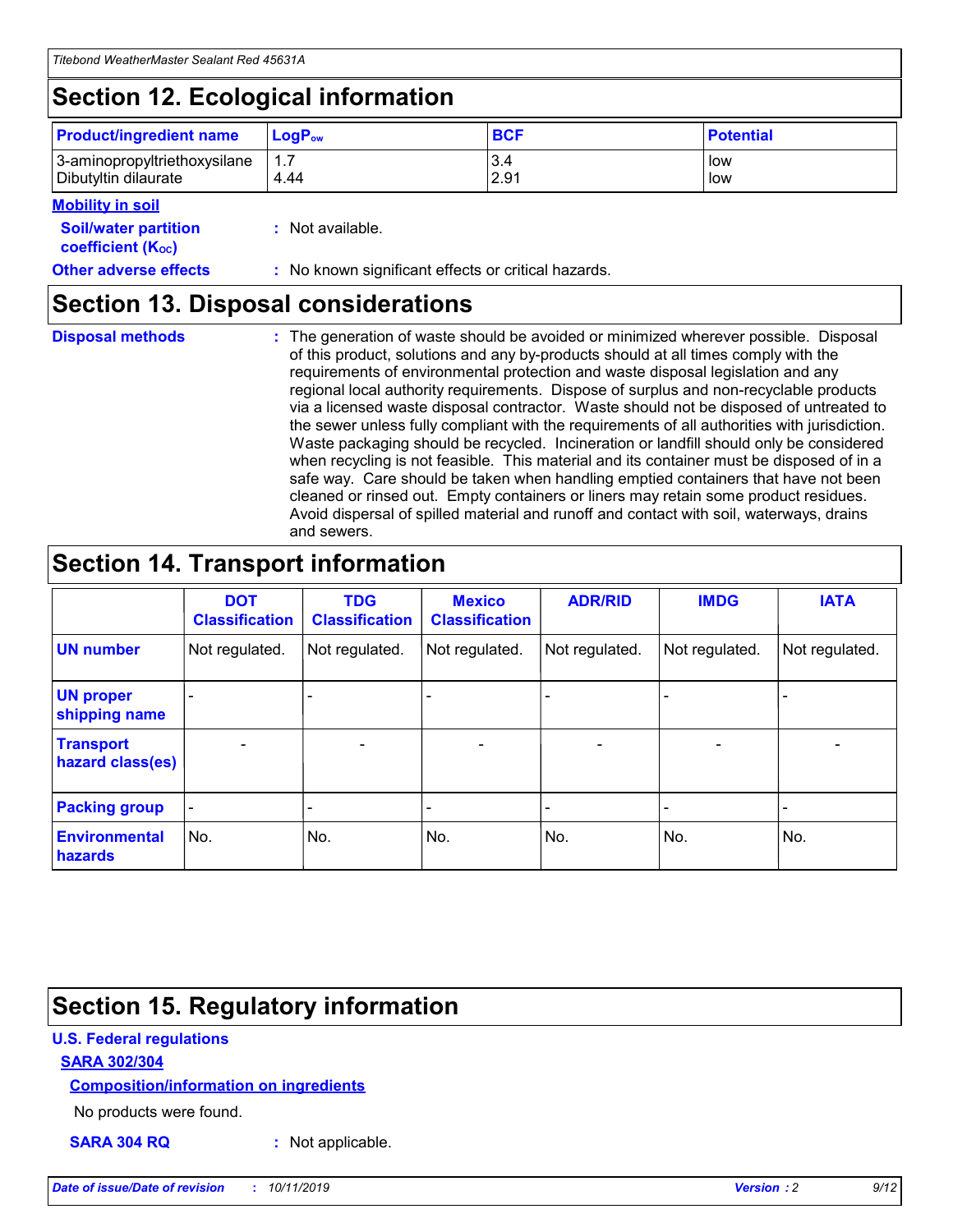## **Section 15. Regulatory information**

#### **SARA 311/312**

**Classification :** EYE IRRITATION - Category 2B SKIN SENSITIZATION - Category 1 TOXIC TO REPRODUCTION (Fertility) - Category 1B TOXIC TO REPRODUCTION (Unborn child) - Category 1B

#### **Composition/information on ingredients**

| <b>Name</b>                  | $\frac{9}{6}$ | <b>Classification</b>                                                                                            |
|------------------------------|---------------|------------------------------------------------------------------------------------------------------------------|
| 3-aminopropyltriethoxysilane | $\leq$ 3      | <b>FLAMMABLE LIQUIDS - Category 4</b><br><b>ACUTE TOXICITY (oral) - Category 4</b>                               |
|                              |               | SKIN IRRITATION - Category 2<br>EYE IRRITATION - Category 2A                                                     |
| Dibutyltin dilaurate         | ≤0.3          | ACUTE TOXICITY (oral) - Category 3<br>SKIN CORROSION - Category 1C                                               |
|                              |               | SERIOUS EYE DAMAGE - Category 1<br>SKIN SENSITIZATION - Category 1<br><b>GERM CELL MUTAGENICITY - Category 2</b> |
|                              |               | TOXIC TO REPRODUCTION (Fertility) - Category 1B<br>TOXIC TO REPRODUCTION (Unborn child) - Category 1B            |
|                              |               | SPECIFIC TARGET ORGAN TOXICITY (REPEATED<br>EXPOSURE) (respiratory system) - Category 1                          |

#### **State regulations**

| <b>Massachusetts</b> | : None of the components are listed. |
|----------------------|--------------------------------------|
| <b>New York</b>      | : None of the components are listed. |
| <b>New Jersey</b>    | : None of the components are listed. |
| <b>Pennsylvania</b>  | : None of the components are listed. |

#### **California Prop. 65**

**A** WARNING: This product can expose you to methanol, which is known to the State of California to cause birth defects or other reproductive harm. For more information go to www.P65Warnings.ca.gov.

| <b>Ingredient name</b> | No significant risk Maximum<br>level | acceptable dosage<br>level |
|------------------------|--------------------------------------|----------------------------|
| methanol               |                                      | Yes.                       |

#### **International regulations**

**Chemical Weapon Convention List Schedules I, II & III Chemicals** Not listed.

#### **Montreal Protocol**

Not listed.

**Stockholm Convention on Persistent Organic Pollutants**

Not listed.

### **UNECE Aarhus Protocol on POPs and Heavy Metals**

Not listed.

#### **Inventory list**

### **China :** All components are listed or exempted.

**United States TSCA 8(b) inventory :** All components are active or exempted.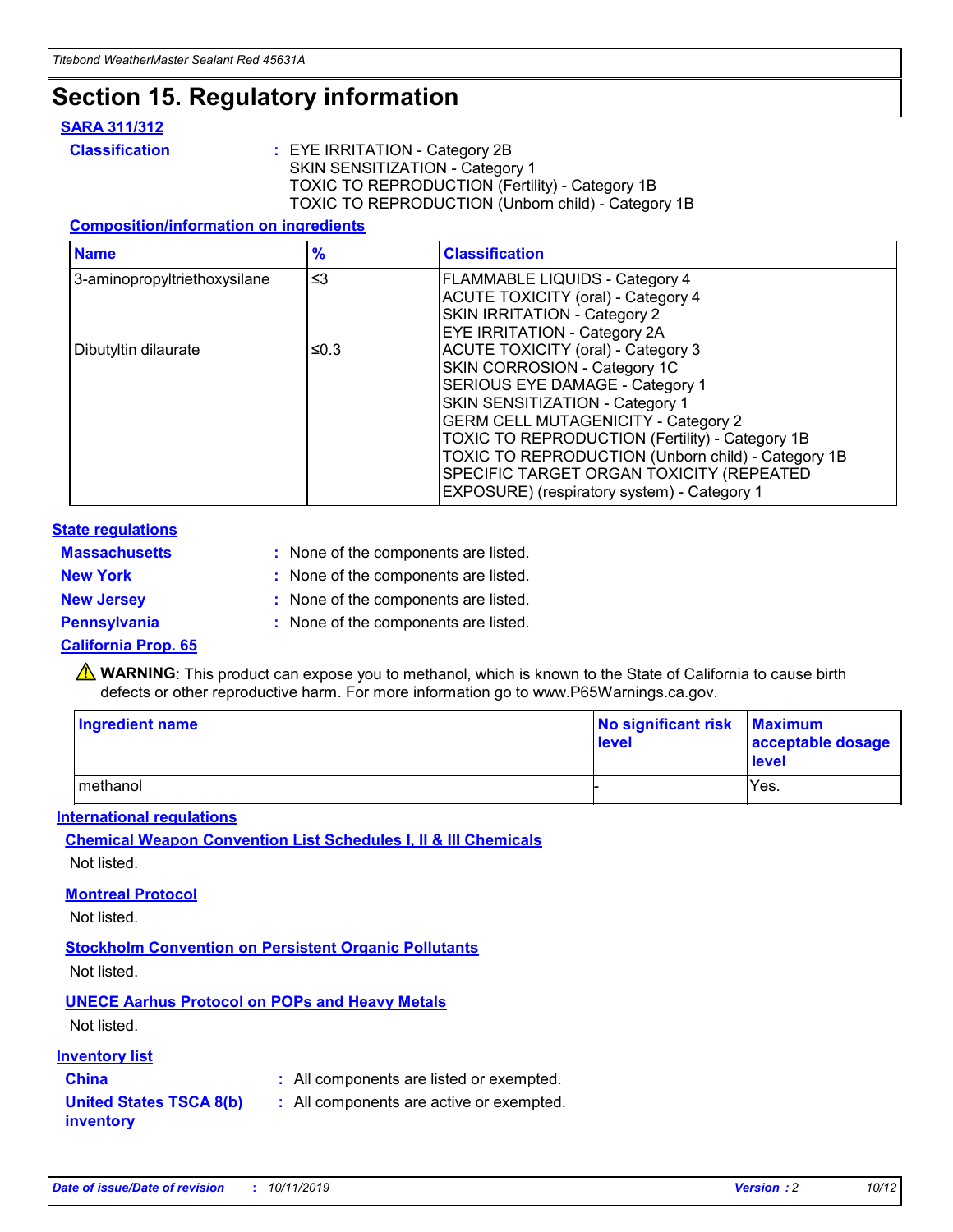## **Section 16. Other information**

**Hazardous Material Information System (U.S.A.)**



**Caution: HMIS® ratings are based on a 0-4 rating scale, with 0 representing minimal hazards or risks, and 4 representing significant hazards or risks. Although HMIS® ratings and the associated label are not required on SDSs or products leaving a facility under 29 CFR 1910.1200, the preparer may choose to provide them. HMIS® ratings are to be used with a fully implemented HMIS® program. HMIS® is a registered trademark and service mark of the American Coatings Association, Inc.**

**The customer is responsible for determining the PPE code for this material. For more information on HMIS® Personal Protective Equipment (PPE) codes, consult the HMIS® Implementation Manual.**

#### **National Fire Protection Association (U.S.A.)**



**Reprinted with permission from NFPA 704-2001, Identification of the Hazards of Materials for Emergency Response Copyright ©1997, National Fire Protection Association, Quincy, MA 02269. This reprinted material is not the complete and official position of the National Fire Protection Association, on the referenced subject which is represented only by the standard in its entirety.**

**Copyright ©2001, National Fire Protection Association, Quincy, MA 02269. This warning system is intended to be interpreted and applied only by properly trained individuals to identify fire, health and reactivity hazards of chemicals. The user is referred to certain limited number of chemicals with recommended classifications in NFPA 49 and NFPA 325, which would be used as a guideline only. Whether the chemicals are classified by NFPA or not, anyone using the 704 systems to classify chemicals does so at their own risk.**

#### **Procedure used to derive the classification**

| <b>Classification</b>                                                                                                                                                                  |                                                                                                                                                                                                                                                                   | <b>Justification</b>                                                                                                                                                                                                                                                                                       |  |
|----------------------------------------------------------------------------------------------------------------------------------------------------------------------------------------|-------------------------------------------------------------------------------------------------------------------------------------------------------------------------------------------------------------------------------------------------------------------|------------------------------------------------------------------------------------------------------------------------------------------------------------------------------------------------------------------------------------------------------------------------------------------------------------|--|
| <b>EYE IRRITATION - Category 2B</b><br>SKIN SENSITIZATION - Category 1<br><b>TOXIC TO REPRODUCTION (Fertility) - Category 1B</b><br>TOXIC TO REPRODUCTION (Unborn child) - Category 1B |                                                                                                                                                                                                                                                                   | Expert judgment<br>Expert judgment<br>Expert judgment<br>Expert judgment                                                                                                                                                                                                                                   |  |
| <b>History</b>                                                                                                                                                                         |                                                                                                                                                                                                                                                                   |                                                                                                                                                                                                                                                                                                            |  |
| <b>Date of printing</b>                                                                                                                                                                | : 4/22/2022                                                                                                                                                                                                                                                       |                                                                                                                                                                                                                                                                                                            |  |
| Date of issue/Date of<br>revision                                                                                                                                                      | : 10/11/2019                                                                                                                                                                                                                                                      |                                                                                                                                                                                                                                                                                                            |  |
| Date of previous issue                                                                                                                                                                 | : 10/16/2020                                                                                                                                                                                                                                                      |                                                                                                                                                                                                                                                                                                            |  |
| <b>Version</b>                                                                                                                                                                         | $\therefore$ 2                                                                                                                                                                                                                                                    |                                                                                                                                                                                                                                                                                                            |  |
| <b>Key to abbreviations</b>                                                                                                                                                            | $\therefore$ ATE = Acute Toxicity Estimate<br><b>BCF</b> = Bioconcentration Factor<br>IATA = International Air Transport Association<br><b>IBC</b> = Intermediate Bulk Container<br><b>IMDG = International Maritime Dangerous Goods</b><br>$UN = United Nations$ | GHS = Globally Harmonized System of Classification and Labelling of Chemicals<br>LogPow = logarithm of the octanol/water partition coefficient<br>MARPOL = International Convention for the Prevention of Pollution From Ships, 1973<br>as modified by the Protocol of 1978. ("Marpol" = marine pollution) |  |